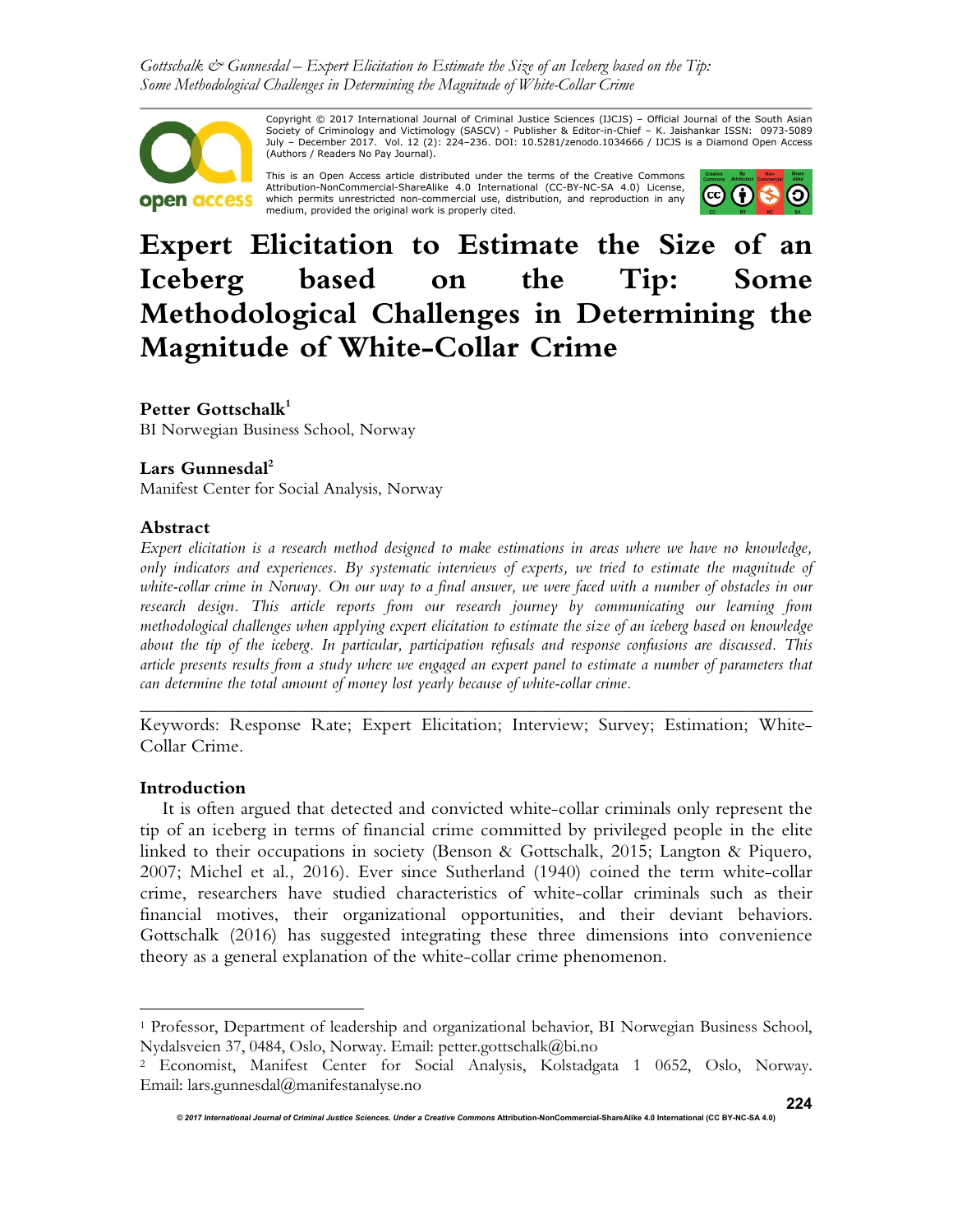However, little is known about the real magnitude of white-collar crime. The iceberg is an analogy to the fact that only a small amount of the problem is apparent, and when you go beneath the surface, you may see the whole scale of the thing. However, the whole scale of white-collar crime is invisible, since we cannot go beneath the surface (Gottschalk, 2016).While indeed problematic; we want to know the size of the iceberg. We want to know how much damage is caused in financial crime by the elite in society. That is the iceberg we are studying. We believe that the tip of the iceberg is like scratching the surface without knowing what is below.

One approach to estimate the size of the iceberg is expert elicitation. Expert elicitation refers to a systematic approach to synthesize subjective judgments of experts on a topic where there is uncertainty due to lack of data. When a number of experts are interviewed, their accumulated guestimates tend to converge towards numbers that remain stable when more experts are added. Therefore, approximately ten experts from various backgrounds are often sufficient (Heyman & Sailors, 2016; Slottje et al., 2008: 7; Valkenhoef & Tervonen, 2016).

This article presents methodological challenges when expert elicitation was applied to estimate the magnitude of white-collar crime in a country in a year. This article makes a contribution to reflected learning from empirical research. The methodological issues are concerned with recruitment of experts, willingness and reactions from experts, and responses to different ways of representing the iceberg.

This article starts by presenting the method of expert elicitation, followed by sections on white-collar crime and the survey under study. Next, participation refusals and response confusions are discussed. We developed a bottom-up approach to estimate the magnitude of white-collar crime. Based on knowledge of convicted white-collar criminals and knowledge of their crime characteristics, we apply expert elicitation. Expert elicitation refers to a systematic approach to synthesize subjective judgments of experts on a subject where there is uncertainty due to lack of data (Heyman & Sailors, 2016; Meyer & Booker, 2001;Valkenhoef & Tervonen, 2016).

## *White-Collar Crime*

White-collar crime is committed for financial gain in an organizational setting by deviant behavior. The motive for crime is profit that can help avoid threats or help reach desired goals. The location for crime is the organization to which the offender belongs or is associated. The behavior for crime is deviant from normal behavior (Benson  $\&$ Gottschalk, 2015).

White-collar crime is now synonymous with the full range of financial crime committed by business and government professionals. These kinds of crime are characterized by deceit, concealment, and violation of trust, and are not dependent on the application of threat of physical force or violence. The motivation behind this kind of crime is financial – to obtain or avoid losing money, property, or services or to secure a personal or business advantage. These are not victimless types of crime. White-collar crime is financial offences committed by persons of respectability and high social status in the course of their occupation. It is crime by high-status offenders who are powerful in society, and who abuse their powers for organizational and/or personal gain.

Offenders in white-collar crime belong to the elite in society (Sutherland, 1940). Most people in society do not have an opportunity to commit white-collar crime. Most people may be able to commit financial crime, but they are not in a position to commit white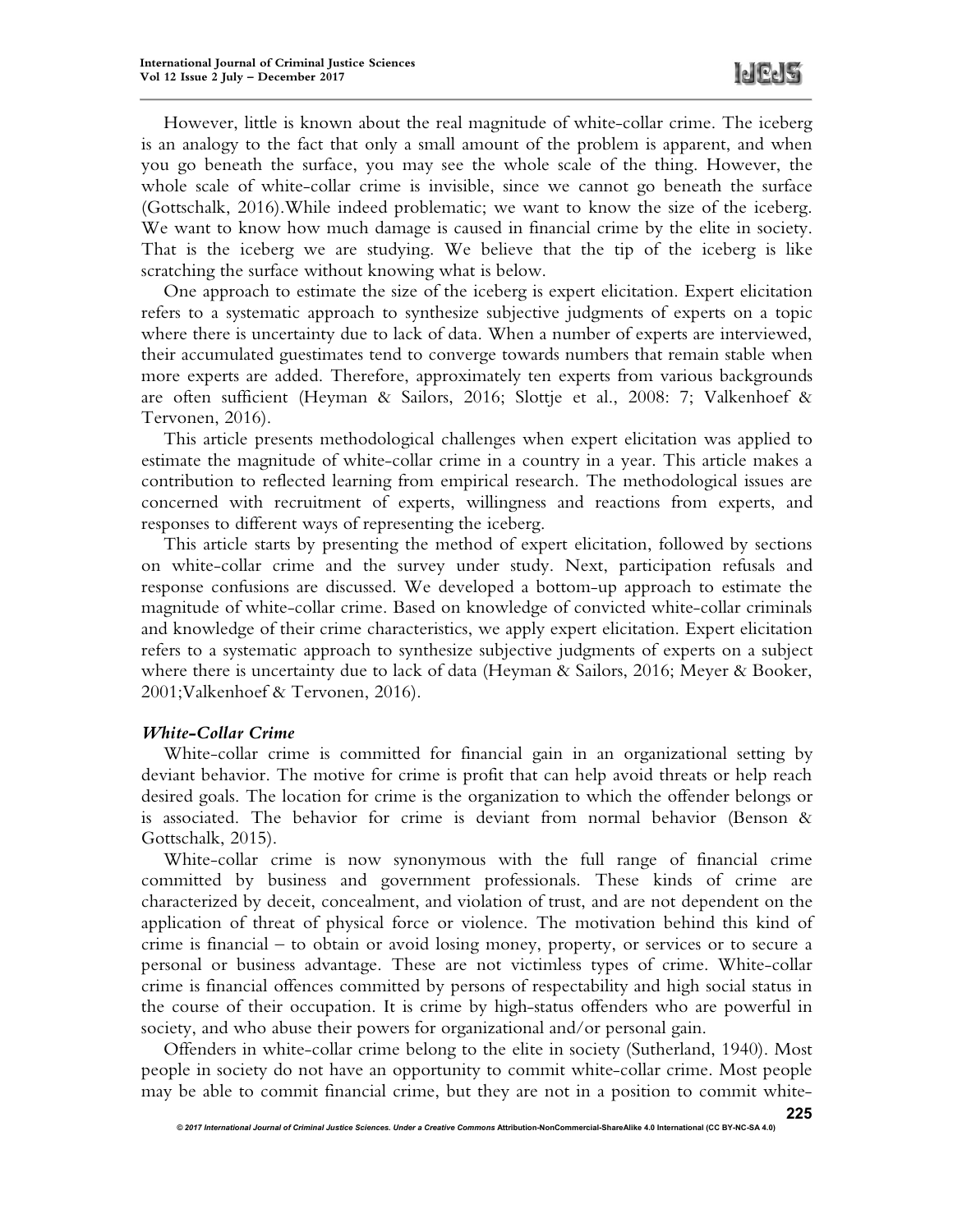collar crime. Only the elite in society have an opportunity to abuse trust in an organizational setting. Examples of elite members include business entrepreneurs, market investors, executive managers, department heads and professionals such as lawyers and doctors.

The typical profile of a white-collar criminal includes the following attributes (Gottschalk, 2016):

- The person has high social status and considerable influence, enjoying respect and trust, and belongs to the elite.
- The elite have generally more knowledge, money and prestige, and occupy higher positions than others in the population.
- Privileges and authority by the elite are often not visible or transparent, but nevertheless known to everybody.
- The elite can be found in business, public administration, politics, congregations and many other sectors in society.
- Elite is a minority that behaves as an authority towards others.
- The person is often wealthy and does not really need crime income to live a good life.
- The person is typically well educated and connects to important networks of partners and friends.
- The person exploits his or her position to commit financial crime.
- The person does not look at himself or herself as a criminal, but rather as a community builder who applies personal rules for own behavior.
- The person may be in a position that makes the police reluctant to initiate a crime investigation.
- The person has access to resources that enable involvement of top defense attorneys, and can behave in court in a manner that creates sympathy among the general public, partly because the defendant belongs to the upper class similar to the judge, the prosecutor and the attorney.

# *Empirical Sample*

We know how many white-collar criminals who are sentenced to prison every year in Norway. We know the amount of money involved in their crime. Based on this knowledge, is it possible to estimate the total magnitude of white-collar crime in the country? We tried to recruit an expert panel to estimate a number of parameters that can determine the total amount of money lost yearly because of white-collar crime. Six estimation techniques were applied in the expert panel: total dark figure, groups of offenders, groups of offences, groups of victims, gender, and total crime.

We know that 58 white-collar criminals are sentenced to prison every year in Norway (Gottschalk, 2016). We know that the amount of money involved in their crime is 12 million Norwegian kroner (approximately \$1.5 million) per person on average. Thus, the total magnitude of convicted white-collar crime is 696 million Norwegian kroner (approximately \$87 million). With a population of 5 million inhabitants as compared to the United States with 321 million inhabitants, the equivalent of \$87 million detected in Norway would be \$5.6 billion in the United States. If, for example, the iceberg is assumed to be twenty times bigger than the iceberg tip, then the real magnitude of white-collar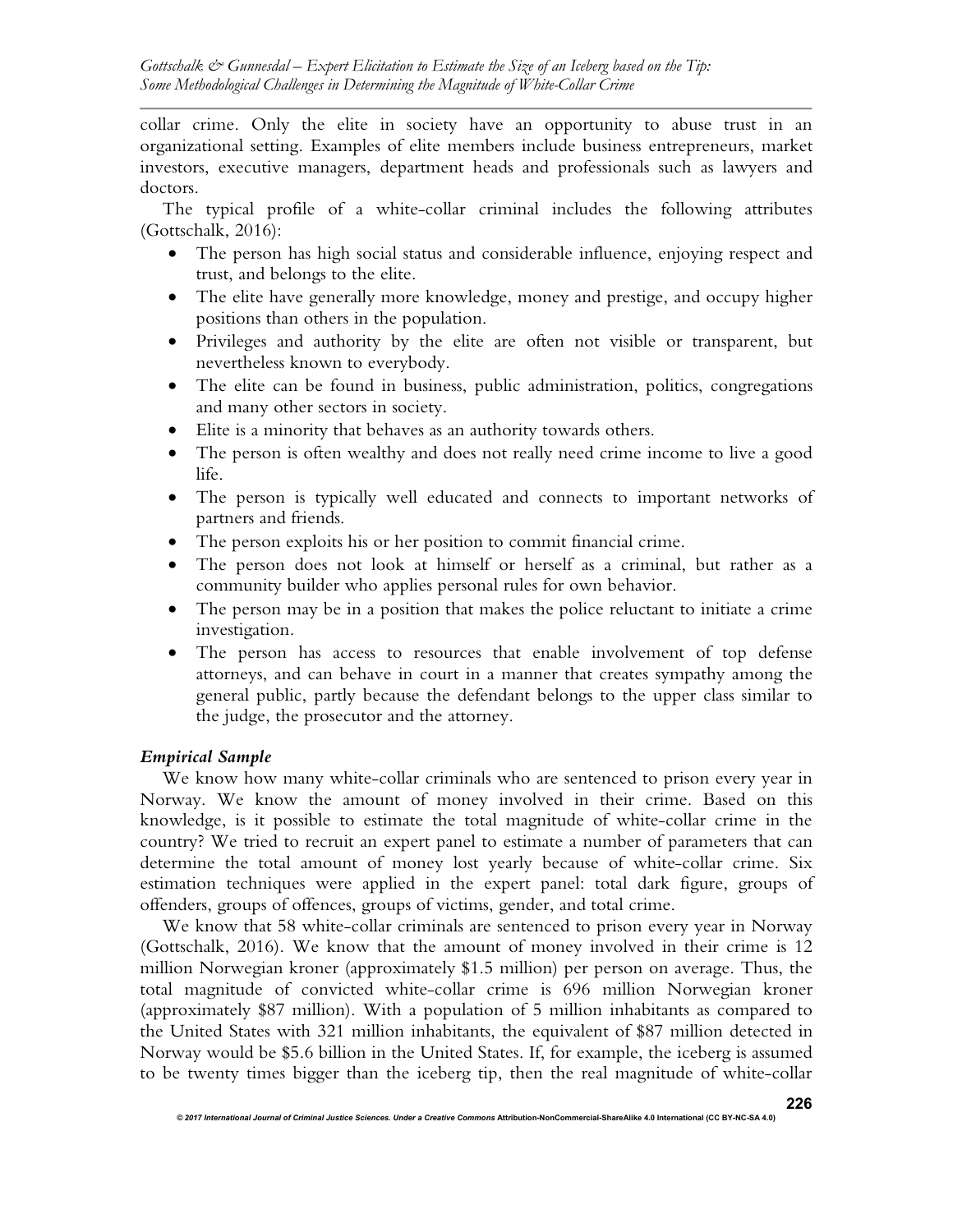crime in Norway would be 13.9 billion Norwegian kroner (approximately \$1.7 billion), and if similar, \$112 billion in the United States.

White-collar criminals can be classified into three categories. First at the top level, we find criminals such as executives and lawyers. Next at the middle level, we find criminals such as investors and accounting managers. Finally at the basic level, we find criminals such as accounting clerks and carpenters. In the total sample of 405 convicted white-collar criminals in Norway from 2009 to 2015, there are 28.5% in category 1, 46.2% in category 2 and 25.3% in category 3. The amount of money involved in the top level group is much bigger than in group 2, which is again bigger than group 3.

Another way of classifying white-collar crime is into crime categories. We make distinctions between four main categories of crime (Benson & Gottschalk, 2016):

- *Fraud:* The intentional perversion of truth for the purpose of inducing another in reliance upon it to part with some valuable thing belonging to him or to surrender a legal right. Example: False documents to achieve bank financing.
- *Theft:* The illegal taking of another person's, group's or organization's property without the victim's consent. Example: Executive takes corporate art works home.
- *Manipulation:* The means of gaining illegal control or influence over others' activities, means, and results. Example: Accounting misrepresentation to achieve tax evasion.
- *Corruption:* The giving, requesting, receiving, or accepting of an improper advantage related to a position, office, or assignment. Example: Procurement executive receives a bribe from a vendor.

In the sample of 405 convicts, 42.6% committed fraud, 4.2% committed theft, 35.3% committed manipulation, and 17.9% committed corruption. In cases of fraud, the average amount of money involved is much larger than in the other categories.

A third way of classifying white-collar crime is according to categories of victims. We know that 28% victimized their employers, 21% victimized the internal revenue service, 17% victimized customers, 14% victimized banks, 7% victimized shareholders, while 13% victimized others. The amount of money involved in crime is larger for bank fraud and tax evasion than at crime against employers, customers and shareholders.

A fourth and final categorization is female versus male criminals. Among the convicts, 7.6% were women, while 92.4% were men. The average amount of money involved in crime was much larger for male than for female offenders.

These breakdowns of our empirical sample enable experts to indicate a number of probabilities for the iceberg depending on criminal level, criminal type, victim group and gender. Our ambition as researchers was to apply a number of these breakdowns to arrive at sound estimates from each expert and then accumulate those estimates for all experts. However, this was indeed problematic.

## *Participation Selection*

In expert elicitation, an early methodological step involves identification of experts in the subject area. An expert is anyone especially knowledgeable in the field and at the level of detail being elicited. Meyer and Booker (2001) distinguish between two types of expertise: substantive and normative. Substantive expertise comes from the expert's experience in the field in question. Normative expertise is knowledge related to the use of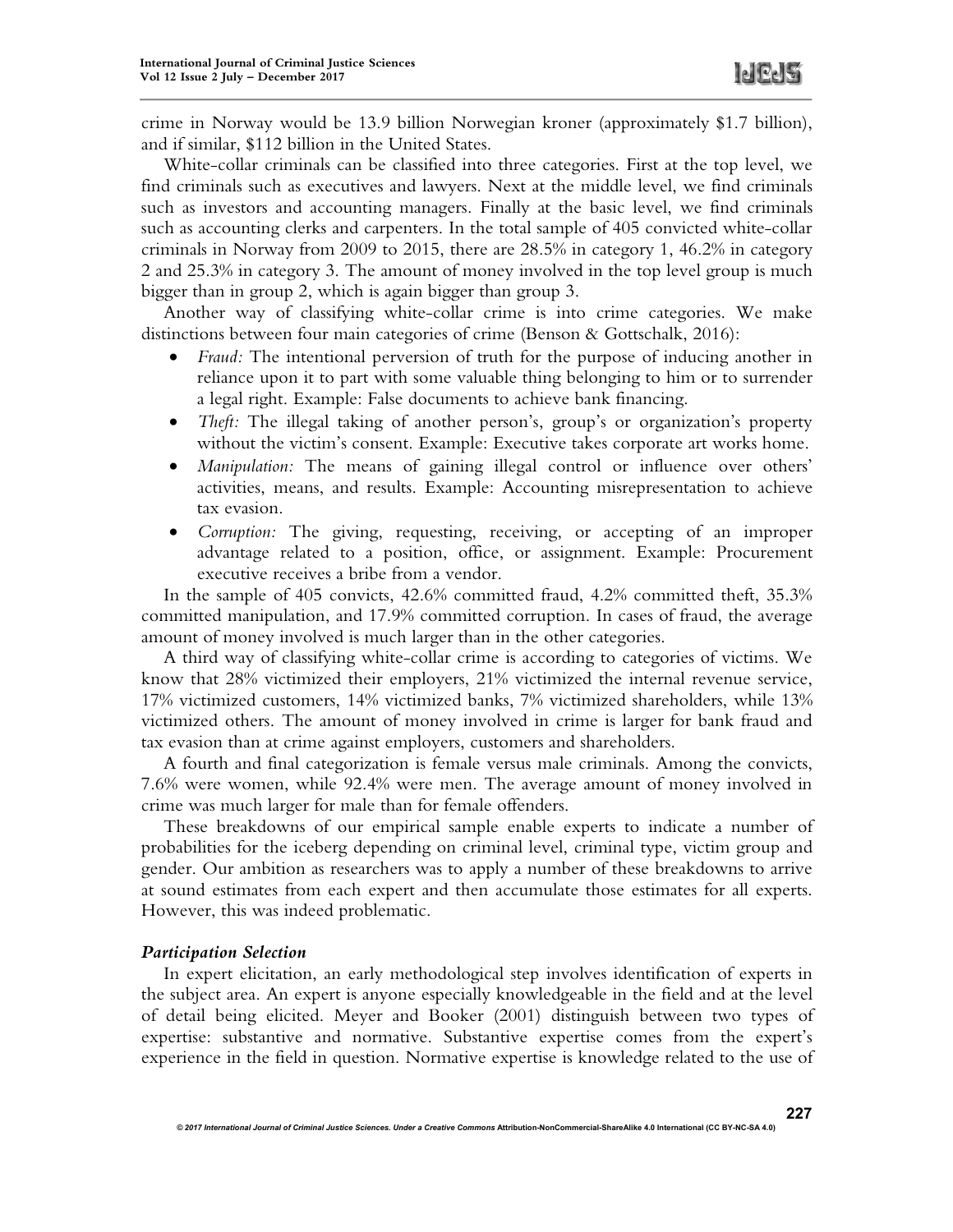the response mode. The response mode is the form in which the expert is asked to give a judgment.

Initially, we defined experts to be persons who have contributed to detection of whitecollar crime. In the sample of 405 convicts, Gottschalk (2016) identified the sources of detection as follows:

- 1. Journalists detected 101 offenders (25%) 4 respondents.
- 2. Victims detected 52 offenders (13%) 2 respondents.
- 3. Bankruptcy auditors detected 45 offenders  $(11\%)$  2 respondents.
- 4. Internal auditors detected 45 offenders  $(11\%) 2$  respondents.
- 5. Internal revenue service employees detected 25 offenders (6%) 1 respondent.
- 6. Bank executives detected 18 offenders  $(4%) 1$  respondent.
- 7. External auditors detected 18 offenders (4%) 1 respondent.
- 8. Police officers detected 9 offenders (2%) 1 respondent.
- 9. Stock exchange executives detected 4 offenders (1%) 1 respondent.
- 10. Others detected 88 offenders (22%) 4 respondents.

We selected respondents relative to the sources of detection as listed above. We selected 4 journalists, 4 others, 2 victims, etc. The total number of respondents is 19 experts that should cover the whole range of detection sources.

We defined these individuals as experts, and we recruited individuals from these categories for expert elicitation. It is a diverse range of experts, as recommended by Meyer and Booker (2001), so that the problem of estimating the magnitude of white-collar crime is likely to be thoroughly considered from many viewpoints. Diversity of participants is one way to minimize the influence of a single individual.

We developed a questionnaire for the experts and planned to apply the survey in two steps. First, an email was sent to experts informing them about the attached questionnaire and telling them that they would be contacted for a phone interview by a researcher a few days later. During the phone interview, experts had the opportunity to ask the researcher for clarification and discuss issues. While they were talking on the telephone, the researcher filled in the questionnaire based on the responses from the expert. The combination of email and phone as two different communication channels are considered a feasible response mode in line with normative expertise.

#### *Participation Refusal*

However, a number of experts refused to participate in our interviews. It is interesting to study why they said no to contribute their expertise and what background they have.

1. *Journalist:* "I have nothing against contributing knowledge and experience on economic crime. And I think including the term "white-collar crime" is a little old-fashioned today when the greatest threat to the Norwegian welfare state might be in complex, organized labor market crime, in an unattractive alliance between white-collar offenders and others. The classic white-collar offender is only one among many players in economic crime. But I do not want to guess percentages. I think it is not serious."

This refusal is interesting in two perspectives. First, the journalist considers white-collar crime to be an old-fashioned term. We disagree, because ever since Sutherland (1940) coined this term, the criminal justice system as well as society has found it problematic to prosecute offenders in this category. This indicates that white-collar offences are still an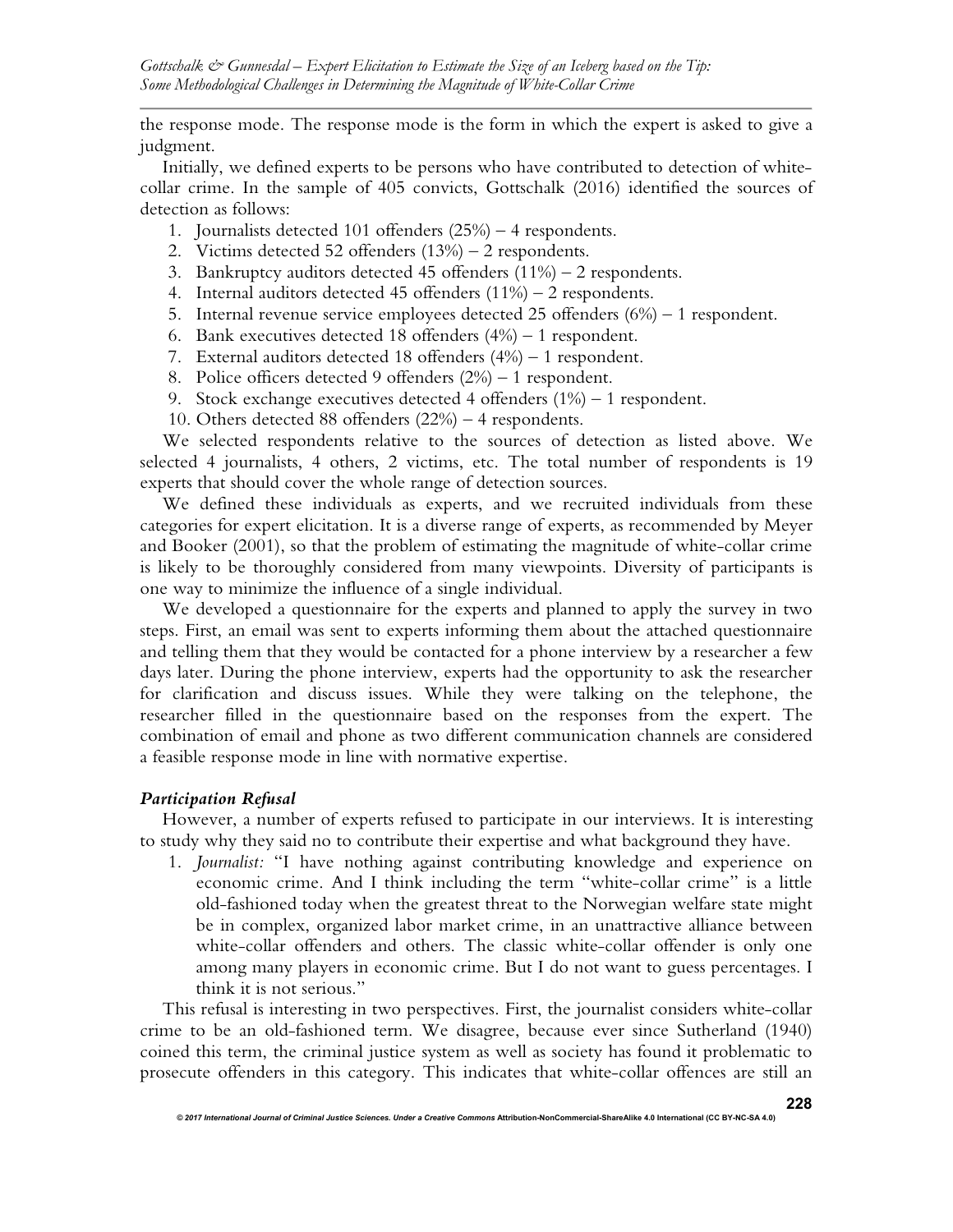unresolved issue in most countries. Next, the journalist does not want to guess percentages and think it is not serious. We disagree again, as expert elicitation is a systematic approach beyond pure guess work.

2. *Victim:* "My experience of such crime is more specific and related to one single case, and it gives me no foundation to consider the topic in general terms". Second victim (public sector manager): "We do not see it as appropriate to attend, but wish you good luck with work and dedication in this field."

This seems indeed to be a relevant objection to expert classification, since a victim typically only once has experienced white-collar crime. We know that generalizing from only one observation is not justifiable in research.

- 3. *Bankruptcy auditor:* We have no case of refusal.
- 4. *Internal auditor:* We have no case of refusal.
- 5. *Internal revenue service employee:* We have no case of refusal.
- 6. *Bank executive:* "I do not have time, and I am generally unwilling to participate". Second bank executive: "I work in practice not with white-collar crime and am not qualified to answer the questions".

Some organizations are very hierarchical, where executives are afraid of participating in external surveys. This might be the case for bank executives who are not at the top level in the organization. However, when the bank executives some days later were contacted by someone on the project team they know, and the person they know referred to previous contacts, then both bank executives changed their mind and agreed to participate. The first bank executive responded: "My initial answer was honest. We only deal with irregularities and misconduct among bank employees, and there are hardly any financial crime cases. I have not been able to build competence in this area. But nevertheless, I shall involve more experienced colleagues and answer questions at the best of my abilities". The second bank executive responded: "Since you are the one asking. OK."

7. *External auditor:* "I am on a mission abroad". Second external auditor: ""I am basically benevolent, but completely saddled until Christmas".

This is an interesting excuse, since it is very often accepted, although most busy people have more spare time while abroad than at home. Therefore, it is likely that the potential respondent found an excuse for disinterest that he thought would be acceptable to the interviewer. The second external auditor is interesting as well, since it is the work load that is communicated as the reason for not participating in the survey.

8. *Police officer:* "I am in a hurry and do not want to prioritize this".

Again, this is an interesting response, since police officers normally would like more attention directed at their work of combating crime.

9. *Stock exchange executive:* "I thank you for asking, but do not want to participate in the survey".

We can only speculate on this refusal. One explanation might be that the stock exchange is sensitive to all kinds of issues and therefore refrain from participation. Another reason might be that Manifest Center for Social Analysis is considered a left-wing think tank that can be perceived as negative to a capitalist stock exchange as such.

10. *Other:* We have no case of refusal.

Meyer and Booker (2001) argue that it is important to recruit a wide range of experts. Maybe our range of experts might be expanded to politicians who work in the criminal justice area, and whistleblowers who have reported white-collar offences, although they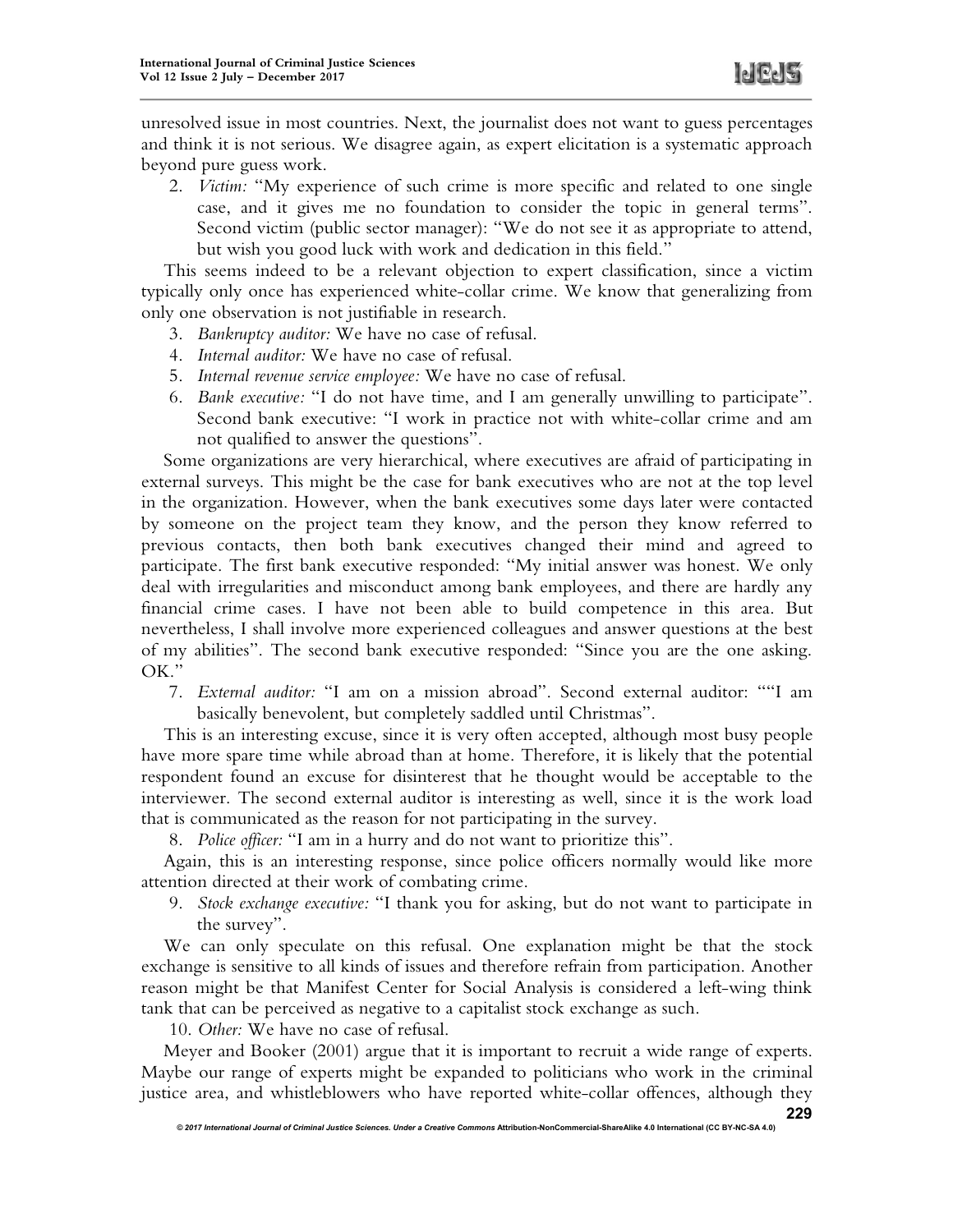may have the same problem similar to victims, i.e. only one observation. A third group of experts might be attorneys who practice white-collar crime defense. A fourth group might be convicts, but again, they only know their own story, just like victims and whistleblowers. A fifth and most relevant group of experts is private investigators who conduct fraud examinations. Often, these financial crime specialists are former police detectives who have considerable experience from law enforcement, financial crime cases, and white-collar criminal behavior.

Furthermore, Meyer and Booker (2001) argue that grooming potential experts should not be handled easily. Maybe we fell into this trap by starting with an email from Manifest Center of Social Analysis. Emails do not easily create commitment, and Manifest is considered a left-wing think tank.

Manifest is in fact a player in the Norwegian public with a clear affiliation not only to the social democratic but also to the socialist side in the community. Grassroots trade unions around the country appreciate the think tank, and they provide a lot of financial support.

Meyer and Booker (2001: 90) stress the importance of "motivating the experts through communication of intrinsic aspects of the project". In their experience, experts have responded well to these motivators: recognition, experiencing something new and different, and need for meaning. Meyer and Booker (2001: 181) also stress common difficulties such as "experts resist the elicitation process or resist giving judgments under uncertainty".

#### *Response Confusion*

The first pilot study participant – an executive at the internal revenue service in Norway – was faced with issues where she was to answer questions about both the total magnitude as well as groups of the total of white-collar crime occurrences. When she was asked about the total, she said that 5% of all white-collar crime is detected. However, when she was asked about groups, then most percentages were far above five percent, thus creating an average above five percent. For example for groups of criminals, she estimated 15 %, 30 % and 4 %. Similarly for categories of crime: fraud 5 %, theft 60 %, manipulation 10 %, and corruption 5 %. The same occurred for groups of victims: employer 20 %, bank 10 %, tax 10 %, customer 5 %, shareholder 40 %, and others 5 %. As a consequence, the interviewer needed in subsequent interviews to remind the respondent of the overall estimate when the respondent was asked for subsequent estimates for groups of criminals, categories of crime and groups of victims.

Maybe the mistake by the interviewer was not related to what we ask experts to assess, but how we ask it. Kynn (2008) suggests that this appears to have gone largely unnoticed by the statistical literature. The psychological aspects that are involved in eliciting probabilities have been largely ignored.

An interesting issue is whether or not  $-$  or to what extent  $-$  responding experts were able to keep track of their estimates during the interview. This issue can be exemplified by one of the experts who seemed to be on track during the interview by ending up with 14, 16, 11, 15 and 9 billion Norwegian kroner respectively. However, a surprise came at the end, where the expert was asked for the total magnitude of white-collar crime. The expert responded that to keep consistent with previous answers, the answer would be 3 billion Norwegian kroner. From a methodological point of view this is fine, as there is no reason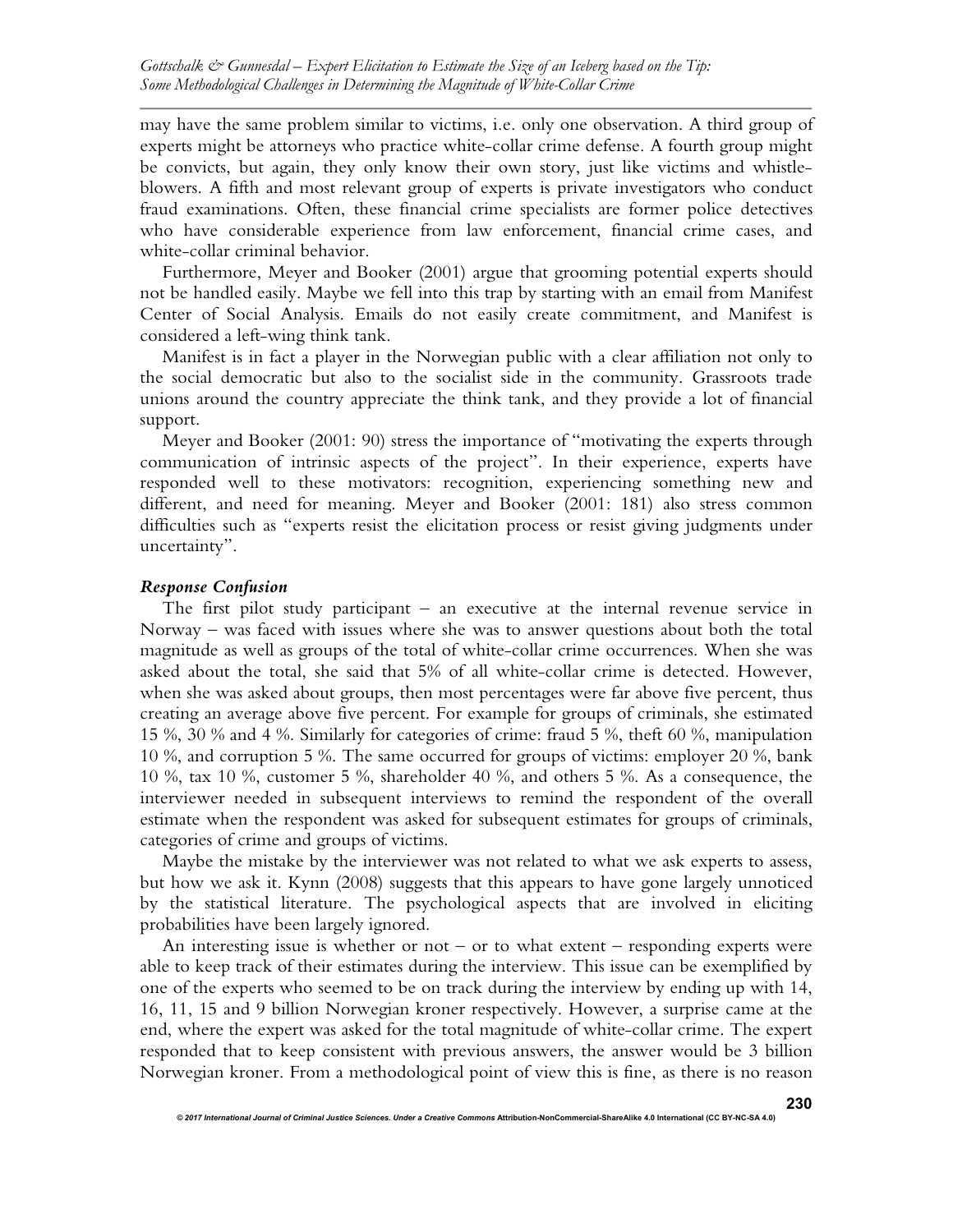to argue that respondents should be able to keep track of previous estimates to keep consistent during the interview.

As illustrated by the two bank executives who first refused to participate, and then changed their minds as they were contacted by someone they knew on the project team, recruitment of experts can be influenced by previous relationships. The one researcher on the project team who they knew, is also quite well-known in Norway, because he frequently comments on white-collar crime cases in the media. This phenomenon caused even more experts to change their minds or to contribute the name of an alternative expert.

For example, one bankruptcy lawyer responded:

Nice to hear from you, and I hope we can have a chat over a coffee or lunch about your stay in the United States. I currently receive inquiries from both domestic and abroad to participate in various surveys and the like, and I have therefore set a limit to what I can participate in. I was not aware that the inquiry received regarding white-collar crime is something you are involved in. Of course I want to prioritize this and will set aside time for the interview.

# **Research Method**

We apply a bottom-up approach by expert elicitation for estimating the magnitude of white-collar crime. An alternative approach might be a top-down approach by econometric modeling where it is assumed that traces and evidence of white-collar crime can be found in the macro economy. An econometric modeling approach is the MIMIC method (multiple indicators multiple causes), which is frequently applied to estimate the magnitude of the underground economy in society. It is an indirect approach using macroeconomic indicators as a proxy for the size of the underground economy (Imamoglu, 2016). MIMIC has been exposed to serious criticism. For example, Breusch (2005) argues that the method is subjective and pliable in practice and thus unfit for the purpose of estimating unknown sizes such as the magnitude of the underground economy.

We developed a questionnaire for the experts and applied the survey in two steps. First, an email was sent to experts informing them about the attached questionnaire and telling them that they would be contacted for a phone interview by a researcher a few days later. During the phone interview, experts had the opportunity to ask the researcher for clarification and discuss issues. While they were talking on the telephone, the researcher filled in the questionnaire based on the responses from the expert. The combination of mail and phone as two different communication channels are considered a feasible response mode in line with normative expertise.

The purpose of eliciting and analyzing expert judgment is to use all available information to make expert judgment inference, which is different from statistical inference. Statistical inference means that conclusions about the population can be established when the sample is randomly drawn for the population. Expert judgment inference means that experts' estimates represent the state of knowledge. It represents previously unknown and undocumented information. We can interpret experts' information in a general inference manner in conjunction with any assumptions or other information elements available. The limited ability to infer does not mean that expert judgments are not valid data. Expert judgments are indeed valid data in that it must be carefully gathered, analyzed and interpreted (Meyer & Booker, 2001).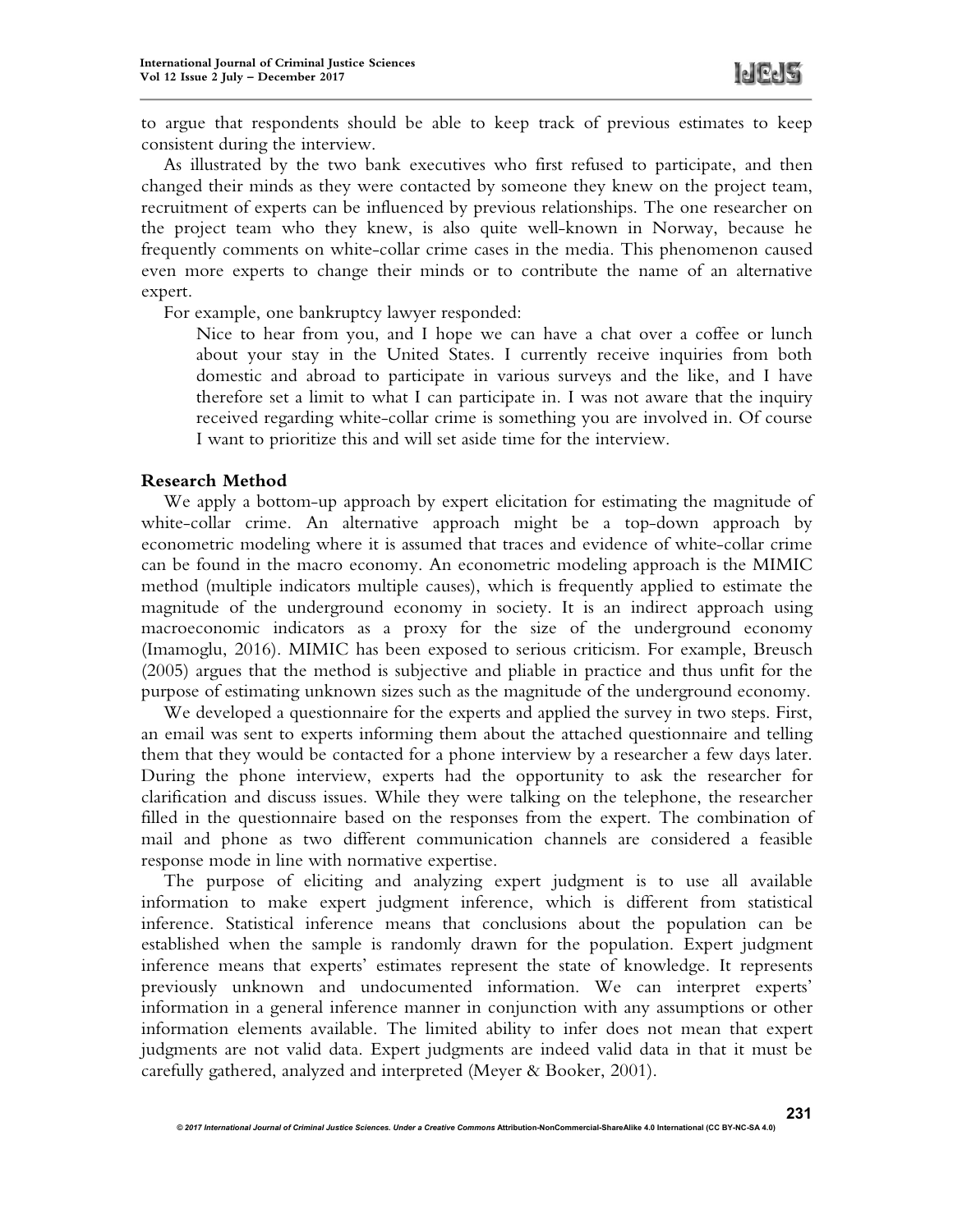In the survey itself, we asked respondents to what extent they consider themselves to be experts. They were to reply on a scale from little knowledge (1) to significant knowledge (10) about white-collar crime. The average response was 7, ranging from 3 to 10. Another question in the survey related to expertise asked for the number of years the respondent had been occupied with the topic of financial crime. The average response was 16 years, ranging from 1 year to 31 years.

# **Results**

We were not completely successful in obtaining respondents as indicated in the previous section for several reasons. First, the category of victims represents respondents who have only experienced white-collar crime once. The category was excluded, because victim experience is unfit for generalization. Next, some potential experts refused to participate because of their role. An example is executives at the stock exchange. Furthermore, several potential experts responded negatively to the email request. The response rate is not calculated, since it is the distribution of experts rather than the participation rate among experts that is critical to this research. We obtained the following final sample of respondents that we find satisfactory in terms of diversity among experts (Expert percentage estimate of white-collar criminals convicted):

- An investigative journalist (8% convicted)
- A bankruptcy lawyer (3% convicted)
- An internal auditor (5% convicted)
- A tax clerk (18% convicted)
- A tax clerk (5% convicted)
- A tax clerk (5% convicted)
- A bank manager (10% convicted)
- A bank manager (3% convicted)
- A police investigator (25% convicted)
- A corruption researcher (5% convicted)
- A private investigator (20% convicted)
- A private investigator (5% convicted)
- A corporate investor (30% convicted)
- A defense lawyer (10% convicted)
- A social security manager (3% convicted)

The first question was concerned with the fraction of white-collar criminals convicted. Average response was 10%, which implies that respondents believe one out of ten criminals are caught and brought to justice. However, as becomes evident in the six remaining estimation techniques, we cannot simply multiply detected money amount with this percentage alone.

The next question was concerned with three levels of white-collar criminals. The top level consists of offenders such as criminal executives and criminal attorneys. The next level is concerned with offenders such as criminal investors and criminal financial managers. The third and final level is concerned with offenders such as criminal accountants and criminal craftsmen. Respondents suggest that 10% of offenders at level 1 are caught and brought to justice, 13% of level 2 offenders are caught and brought to justice, while 14% of level 3 offenders are caught and brought to justice. These estimates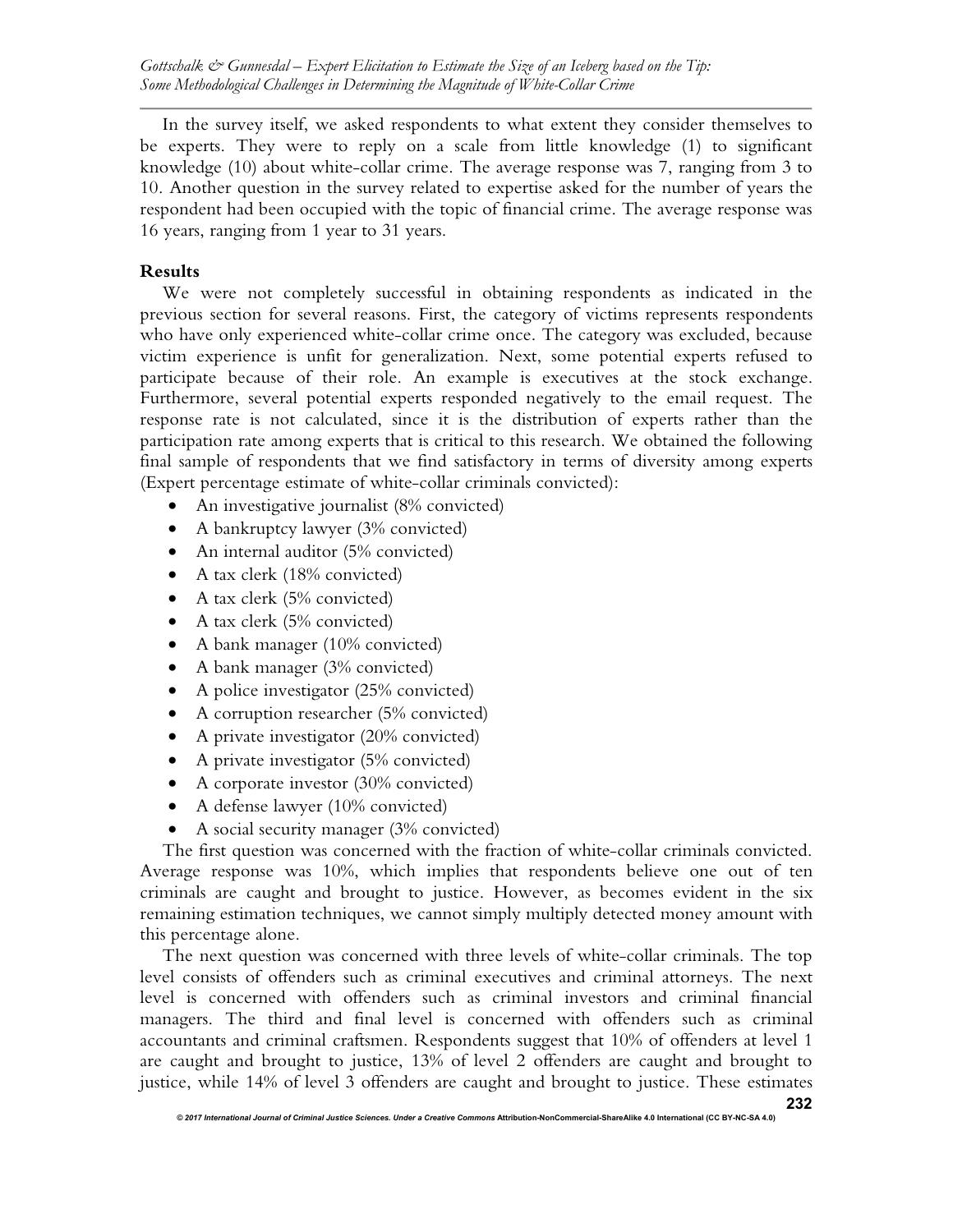are interesting, but they do obviously not match the overall estimate of 10% as reported above. Therefore, our approach is to average all seven estimation techniques.

| #              | Estimation technique for<br>magnitude of white-collar<br>crime | Fraction of<br>offender<br>population | Magnitude of white-<br>collar crime (Billion<br>NOK) |
|----------------|----------------------------------------------------------------|---------------------------------------|------------------------------------------------------|
| $\mathbf{1}$   | Fraction of total                                              | 10%                                   | 13.4                                                 |
| $\overline{2}$ | Corrected fraction                                             | 10%                                   | 13.2                                                 |
| $\overline{3}$ | Level 1                                                        | 10%                                   |                                                      |
|                | Level 2                                                        | 13%                                   |                                                      |
|                | Level 3                                                        | 14%                                   |                                                      |
|                | Groups of offenders                                            |                                       | 13.3                                                 |
| $\overline{4}$ | Fraud                                                          | 13%                                   |                                                      |
|                | Theft                                                          | 19%                                   |                                                      |
|                | Manipulation                                                   | 11%                                   |                                                      |
|                | Corruption                                                     | 8%                                    |                                                      |
|                | Groups of offences                                             |                                       | 13.2                                                 |
| 5              | Employer                                                       | 10%                                   |                                                      |
|                | Tax                                                            | 15%                                   |                                                      |
|                | Bank                                                           | 16%                                   |                                                      |
|                | Customer                                                       | 10%                                   |                                                      |
|                | Shareholder                                                    | 10%                                   |                                                      |
|                | Other                                                          | 10%                                   | 14.6                                                 |
|                | Groups of victims                                              |                                       |                                                      |
| 6              | Female                                                         | $8\%$                                 |                                                      |
|                | Male                                                           | 11%                                   |                                                      |
|                | Gender                                                         |                                       | 11.9                                                 |
| 7              | Total amount                                                   |                                       | 12.7                                                 |
|                | Average magnitude                                              |                                       | 13.2                                                 |

| Table 1. Seven Expert Estimations of White-Collar Crime Magnitude |  |  |  |  |  |  |  |  |  |  |  |
|-------------------------------------------------------------------|--|--|--|--|--|--|--|--|--|--|--|
|-------------------------------------------------------------------|--|--|--|--|--|--|--|--|--|--|--|

Third question was concerned with four categories of crime: fraud, theft, manipulation, and corruption. Experts believe that conviction rate for fraud is 13%, for theft 19%, for manipulation 11% and for corruption 8%. Experts believe that corrupt people are the most difficult ones to bring to justice. One possible explanation is that both parties – both briber and bribed – have an interest in keeping the criminal act a secret forever.

Fourth question was concerned with victims: employer, tax, customer, bank, shareholder, and others. Experts believe 10% of employer offenders are convicted, 15% of tax offenders are convicted, 10% of customer offenders are convicted, 16% of bank offenders are convicted, 10% of shareholder offenders are convicted, while 10% of other offenders are convicted.

Question 5 was the gender perspective, where experts believe that men are more easily caught. They estimate men at 8% and women at 11% conviction rate.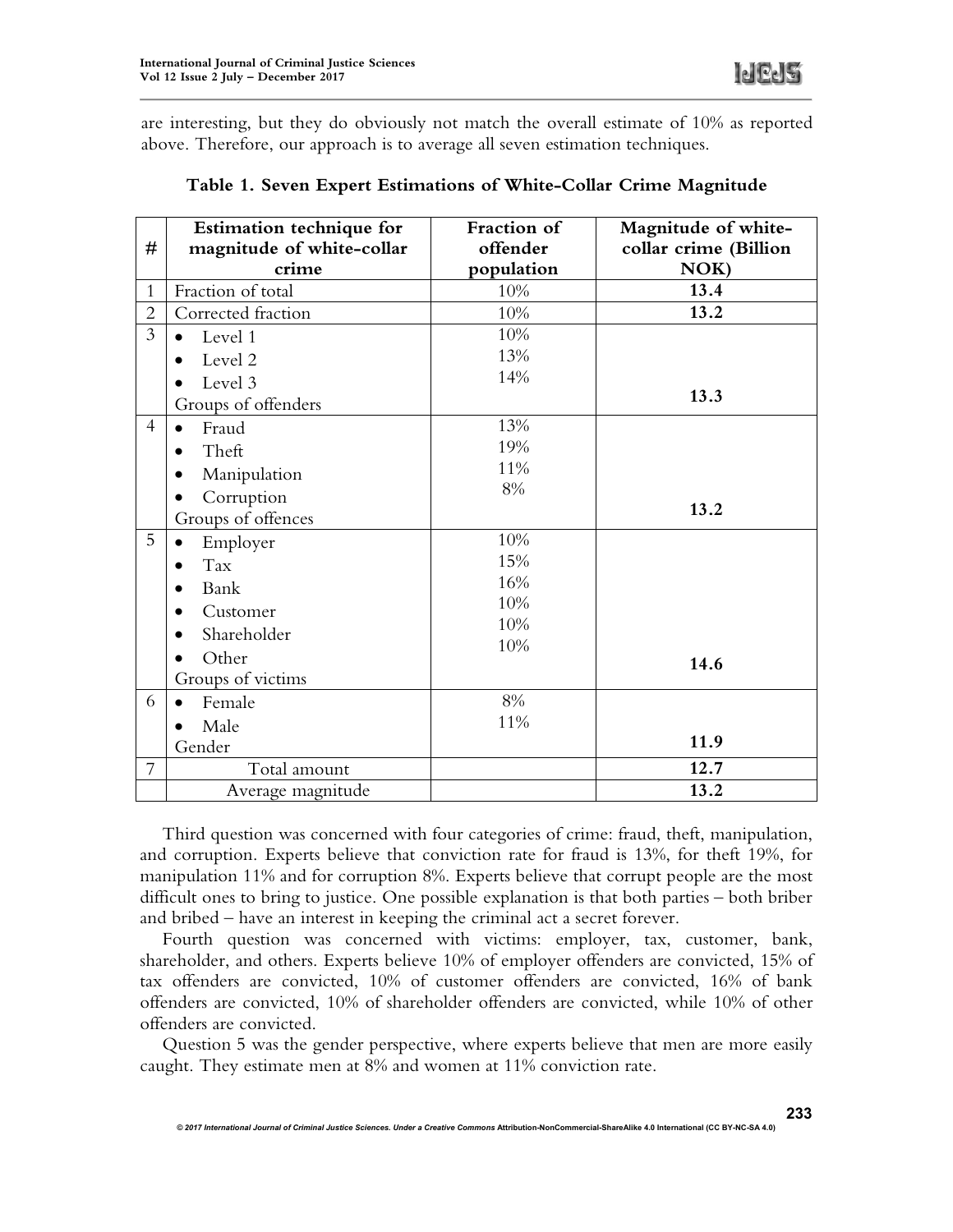Question 6 is concerned with the size of white-collar crime that is never detected: Do white-collar criminals, who are never caught, commit crime for a larger or smaller sum of money compared to those who are caught? Our experts conclude that there are no good reasons to believe that crime not detected involves more or less money than those detected.

Finally in question seven, experts were asked whether they believed whether the amount of money involved in white-collar crime among convicted offenders is different from not convicted offenders. On average, experts responded that the amount of money is smaller for convicts than for non-convicts.

Based on these different ways of expert elicitation in seven questions, we can now calculate the magnitude of white collar crime in seven different ways, as listed in Table 1. Each estimate is corrected for the relative size of crime as well as inflation.

#### **Discussion**

Norway has a population of 5 million inhabitants compared to 321 million in the United States. If the same magnitude was assumed in Norway and the United States, then the magnitude of white-collar crime in the United States would be \$106 billion.

Our bottom-up approach by expert elicitation resulted in an estimate of white-collar crime in Norway. The estimate is ten times larger than the actual convicted white-collar criminals, which implies that 9 out of 10 white-collar criminals are never brought to justice in Norway. The amount of money lost for employers, tax authorities, banks, customers, shareholders and others amount to thirteen billion Norwegian kroner (\$1.7 billion) annually. The size of the iceberg is ten times larger than the tip of the iceberg.

This result may come as a surprise to the general public in Norway. When the leading Norwegian financial newspaper, DagensNæringsliv, some years ago published that law enforcement officials in Norway believe that 1 out of 4 white-collar criminals are caught and brought to justice, the reaction was that this is unacceptable. Now, some years later, experts believe that the relationship is that only 1 out of 10 white-collar criminals are caught and brought to justice.

Meyer and Booker (2001) argue that it is important to recruit a wide range of experts. Maybe our range of experts might be expanded to politicians who work in the criminal justice area, and whistleblowers who have reported white-collar offences, although they may have the same problem similar to victims, i.e. only one observation. A third group of experts might be attorneys who practice white-collar crime defense. A fourth group might be convicts, but again, they only know their own story, just like victims and whistleblowers. A fifth and most relevant group of experts is private investigators who conduct fraud examinations. Often, these financial crime specialists are former police detectives who have considerable experience from law enforcement, financial crime cases, and white-collar criminal behavior.

Furthermore, Meyer and Booker (2001) argue that grooming potential experts should not be handled easily. Maybe we fell into this trap by starting with an email from Manifest Center of Social Analysis. Emails do not easily create commitment, and Manifest is considered a left-wing think tank.

Manifest is in fact a player in the Norwegian public with a clear affiliation not only to the social democratic but also to the socialist side in the community. Grassroots trade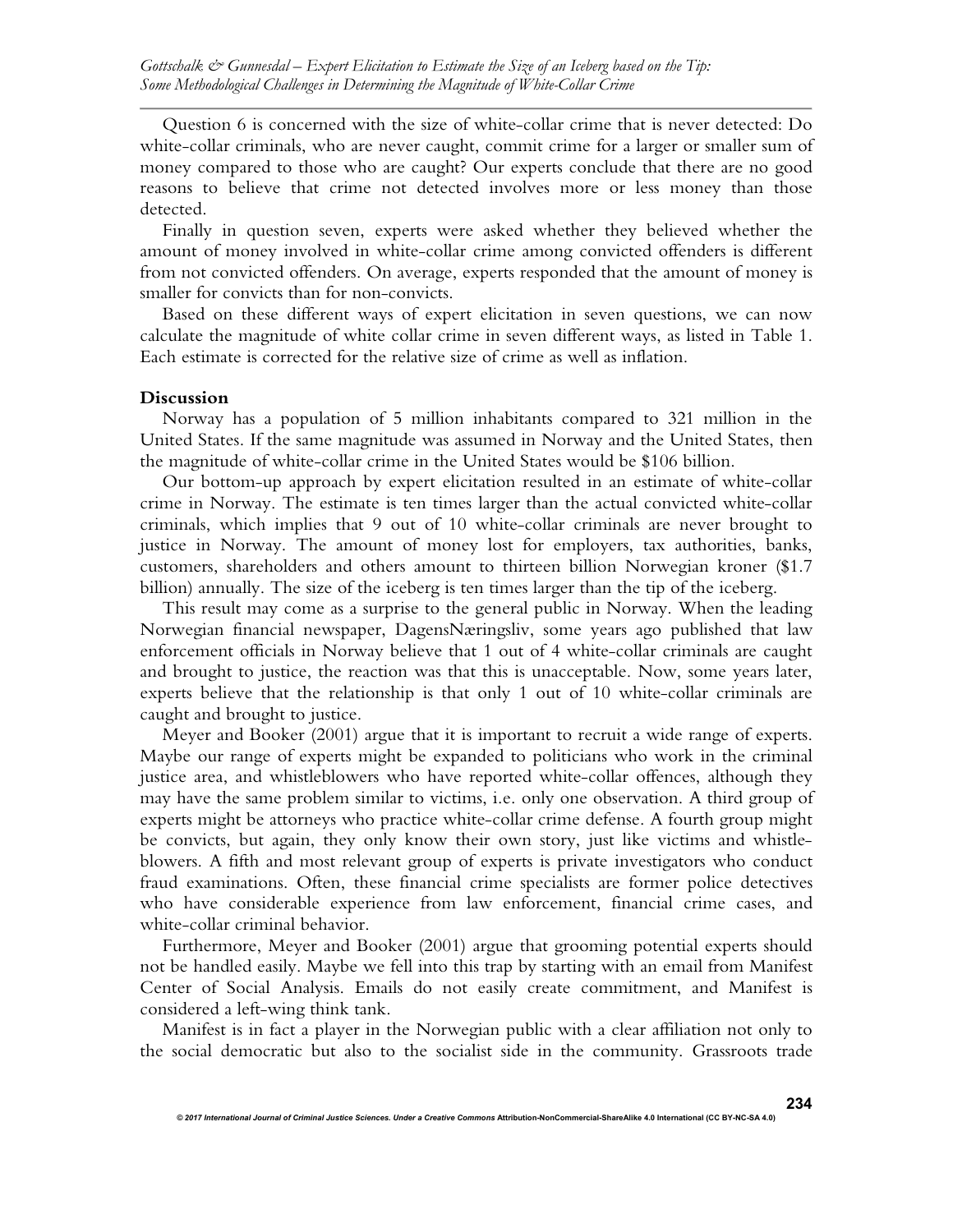unions around the country appreciate the think tank, and they provide a lot of financial support.

Meyer and Booker (2001, p. 90) stress the importance of "motivating the experts through communication of intrinsic aspects of the project". In their experience, experts have responded well to these motivators: recognition, experiencing something new and different, and need for meaning. Meyer and Booker (2001, p. 181) also stress common difficulties such as "experts resist the elicitation process or resist giving judgments under uncertainty".

Future research may improve the rigor by distinguishing between policing of whitecollar crime and its actual incident. There is also a need for more critical or reflective discussion of our results, which may flow from the method and data produced through it.

### **Conclusion**

This article has described some obstacles and challenges in criminology. Specifically, it has addressed methodological challenges when attempting to determine the magnitude of white-collar crime based on expert elicitation. Recruitment of experts was indeed a challenge, and it seems that the two-stage approach of first email and next phone interview is not very well suited. Only when knowledge of one of the famous researchers became apparent to potential respondents, then the response rate increased dramatically.

We have applied expert elicitation to estimate the amount of money lost in whitecollar crime every year in Norway. Experts were identified based on their knowledge of the subject as well as their involvement in detection of criminals. The panel of experts was asked to estimate the magnitude of white-collar crime in seven different procedures. Although there is some variation in procedure results, the average of 13.2 billion Norwegian kroner (\$1.7 billion) seems to be a significant empirical result.

## **References**

- Benson, M., & Gottschalk, P. (2015). Gender and white-collar crime in Norway: An empirical study of media reports. *International Journal of Law, Crime and Justice*, *43*(4), 535-552.
- Breusch, T. (2005*) Estimating the underground economy using MIMIC models*. Paper provided by EconWPA in its series Econometrics with number 0507003. Retrieved from http://econwpa.repec.org/eps/em/papers/0507/0507003.pdf.
- Gottschalk, P. (2016). *Explaining white-collar crime: The concept of convenience in financial crime investigations*. Palgrave Macmillan, Springer publishing, UK: London.
- Heyman, J., & Sailors, J. (2016). A respondent-friendly method of ranking long lists, *International Journal of Market Research*. *58*(5), 693-710.
- Imamoglu, H. (2016). Re-estimation of the size of underground economy in European countries: MIMIC approach, *International Journal of Economic Perspectives*, *10*(1), 171- 193.
- Kynn, M. (2008). The 'heuristics and biases' bias in expert elicitation. *Journal of the Royal Statistical Society*. *171*, 239-264.
- Langton, L., & Piquero, N. L. (2007). Can general strain theory explain white-collar crime? A preliminary investigation of the relationship between strain and select whitecollar offenses. *Journal of Criminal Justice*, *35*, 1-15.